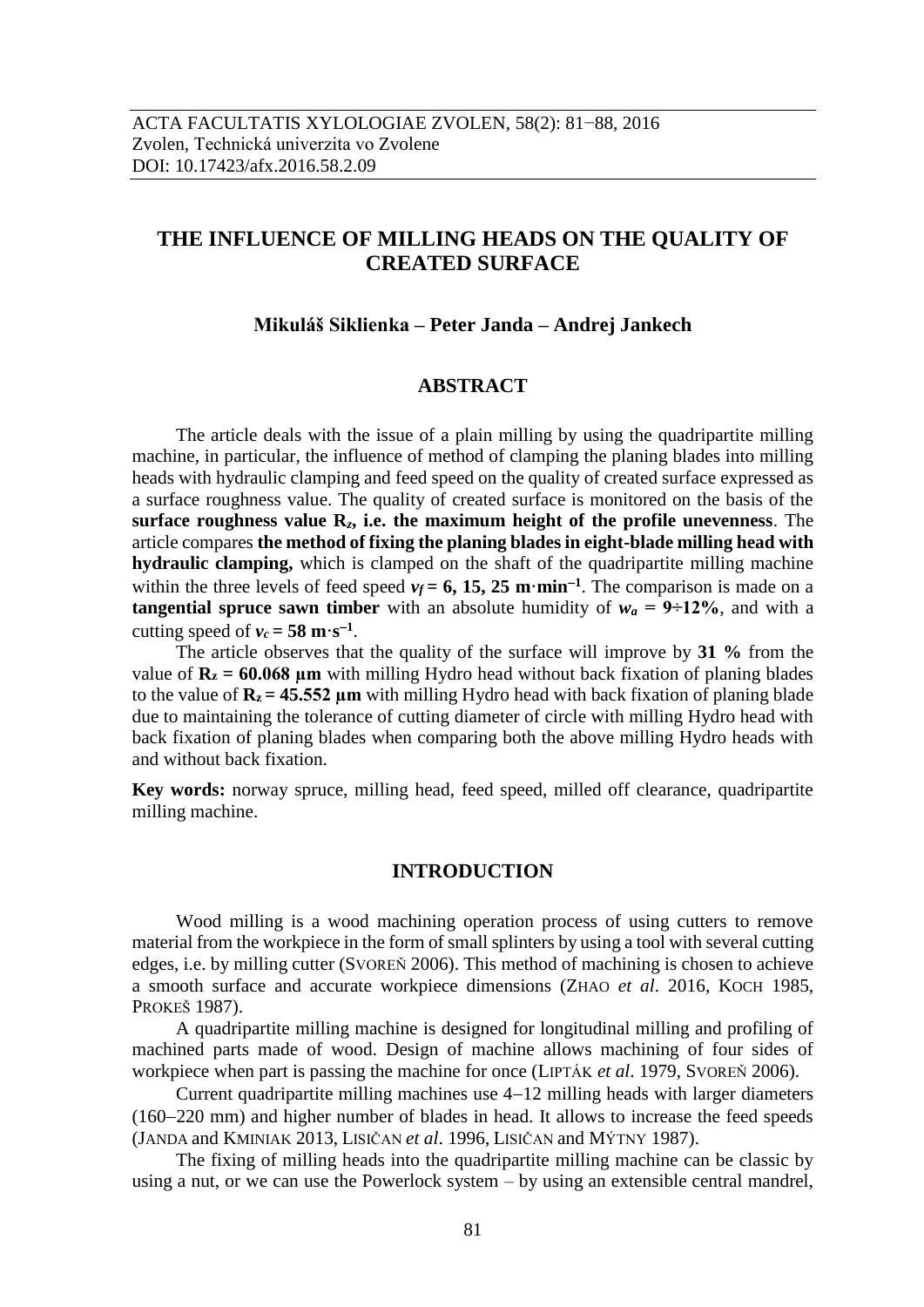or that is hydraulic fixing by using a flexible wall of milling head (milling head with hydraulic clamping). The principle of hydraulic clamping of the milling head lies in the fact that the channels and chambers built in the tool head by means of a high pressure grease press are filled with grease to increase the pressure in the channel to about 30 MPa.

The fixation of planing blades in the milling head with hydraulic clamping can be without **back fixation of planing blades,** i. e. the planing blades are fixed by a pressure bar and fastening bolts), or with **a back fixation of planing blades,** i.e. the planing blades are fixed by a pressure bar and a fastening bolt, or by a pressure bar using the Hydro clamping. According to Slovak standard STN ISO 4287, the maximum height of the profile unevenness expressed by the surface roughness value  $(R_z)$ , i.e. the sum of the maximum height of the profile  $Z_p$  and the maximum depression of the profile  $Z_v$  within the basic length, is the most commonly used parameter to evaluate the quality of created surface (SANDAK and NEGRI 2005), as well as (BARCÍK and KMINIAK 2008, KETURAKIS and JUODEIKIENÉ 2007 DUBOVSKÁ 2000, ŠUSTEK 2010, ROUSEK 2004). The quality of created surface as well as the energy demand for the machining process of workpiece are dependent on the physicomechanical properties of the material being machined as well as shape, size, sharpness and geometry of the cutting tool and the technical and technological conditions for the implementation of machining process (KMINIAK and GÁF 2015, OČKAJOVÁ *et al*. 2010, ROUSEK *et al*. 2005, DZURENDA 2008).

The objective of this paper is to judge the influence of milling heads design with hydraulic clamping on the quality of created surface expressed as a surface roughness value when milling by the quadripartite milling machine.

# **EXPERIMENTAL PART**

### **Characteristics of test samples**

- woody plant: **Norway spruce** (*Picea abies*),
- Sawn timber type: **tangentially**,
- humidity:  $w_a = \textbf{from 9 to 12\%}.$
- dimensions: thickness  $h = 18$  mm, width  $w = 105$  mm, length  $l = 4000$  mm,
- Number of test samples: **90 pieces**

# **Characteristics of the machine**

Experimentation – the milling was carried out by an eight-shaft quadrilateral milling machine **SK 908S** made by the company **SK Machinery - Taiwan** (**Figure 1**). The specifications of the milling machine are mentioned in **Table 1**.

#### **Tab. 1 Specifications of quadrilateral milling machine SK 908S.**

| Cutting speed           | $58.09 \,\mathrm{m} \cdot \mathrm{min}^{-1}$ |  |  |
|-------------------------|----------------------------------------------|--|--|
| Feed speed              | $5-48$ m·min <sup>-1</sup>                   |  |  |
| Feed input              | 11.1 kW                                      |  |  |
| Number of cylinders     |                                              |  |  |
| Number of milling heads |                                              |  |  |

### **Characteristics of milling heads**

We used the following milling heads to conduct this experiment:

I. **Eight-blade milling head with hydraulic clamping without back fixation of planing blades** (**Figure 2**) is a milling head made from the tool steel, diameter  $D =$ 180 mm (As for the basic parameters of the milling head, see **Table 2**) with replaceable planing blades (from HSS 18 %W, dimensions:  $35 \times 3 \times 130$  mm).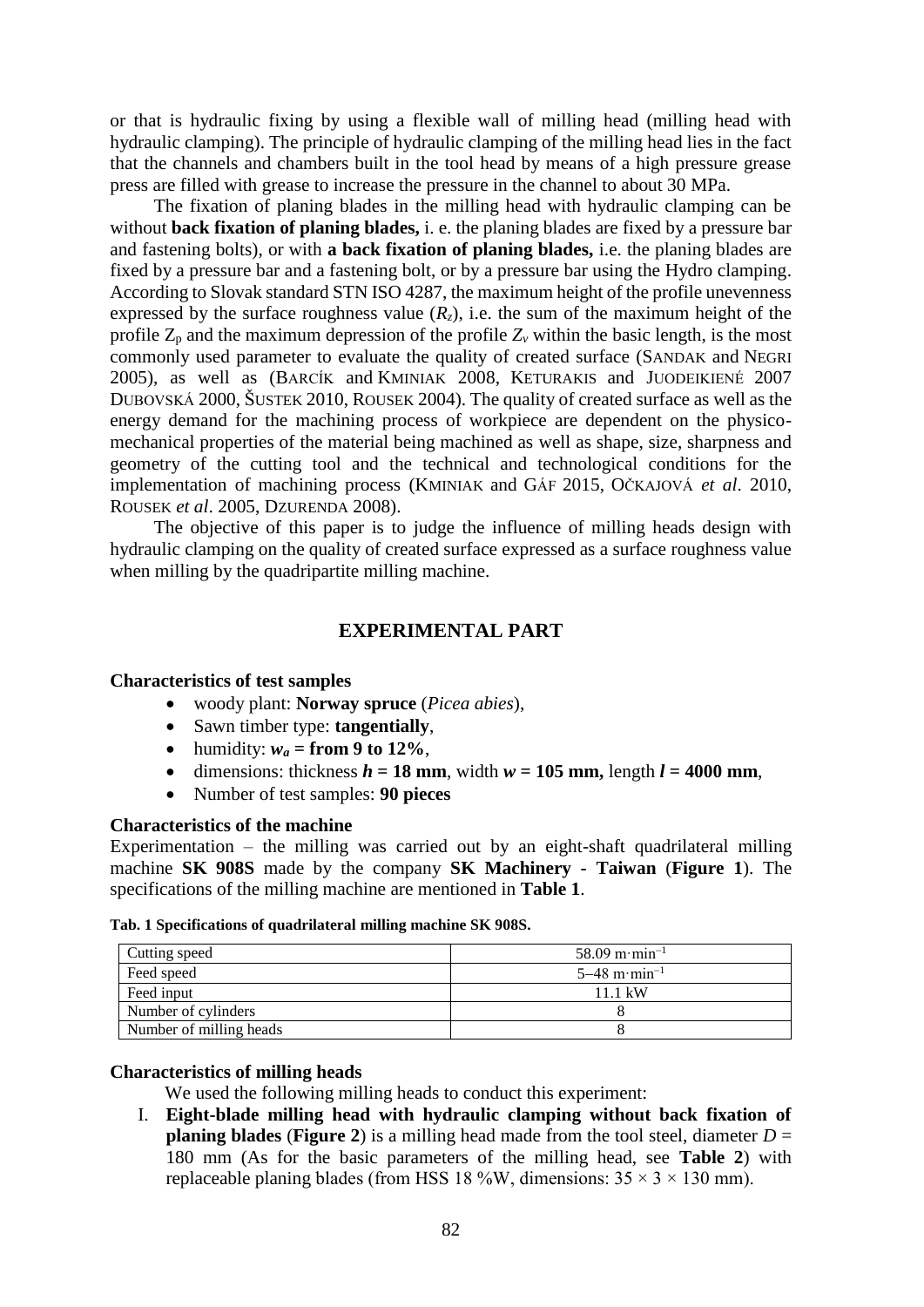II. **Eight-blade milling head with hydraulic clamping with back fixation of planing blades** (**Figure 3**) is a milling head made from the tool steel, diameter  $D = 180$  mm (As for the basic parameters of the milling head, see. **Table 2**) with replaceable planing blades (from HSS 18 %W, dimensions:  $35 \times 3 \times 130$  mm). The clamping pressure of milling head on the shaft is 30 MPa. The pressure agent is the lubricating grease NH2.



**Fig. 1 Quadrilateral milling machine SK 908S.**

#### **Tab. 2 Basic parameters of eight-blade milling heads.**

| Diameter of milling machine body                                | $180 \text{ mm}$                         |  |  |
|-----------------------------------------------------------------|------------------------------------------|--|--|
| Cutting diameter of milling machine body accross hanging blades | $185 \text{ mm}$                         |  |  |
| Width of milling machine body                                   | $130 \text{ mm}$                         |  |  |
| Number of blades                                                |                                          |  |  |
| Geometry of cutting wedge                                       | $\beta = 55^{\circ} \gamma = 15^{\circ}$ |  |  |



**Fig. 2 The milling head with hydraulic clamping without back fixation of planing blades.**



**Fig. 3 The milling head with hydraulic clamping with back fixation of planing blades.**

### **The procedure for obtaining the test samples for measurement of roughness**

Square-sawn timber having dimensions of  $18 \times 105 \times 4000$  mm was counter-milled by quadrilateral milling machine with the feed speed of 6, 15, 25 m·min<sup>-1</sup> and the cutting speed of  $58,09 \text{ m}\cdot\text{s}^{-1}$ . After milling off 0, 2400, 4800, ..., 9600 running meters, the workpiece having dimension of  $15 \times 100 \times 4000$  mm was taken away of which the test samples were obtained on the basis of sawing scheme, see **Figure 4**.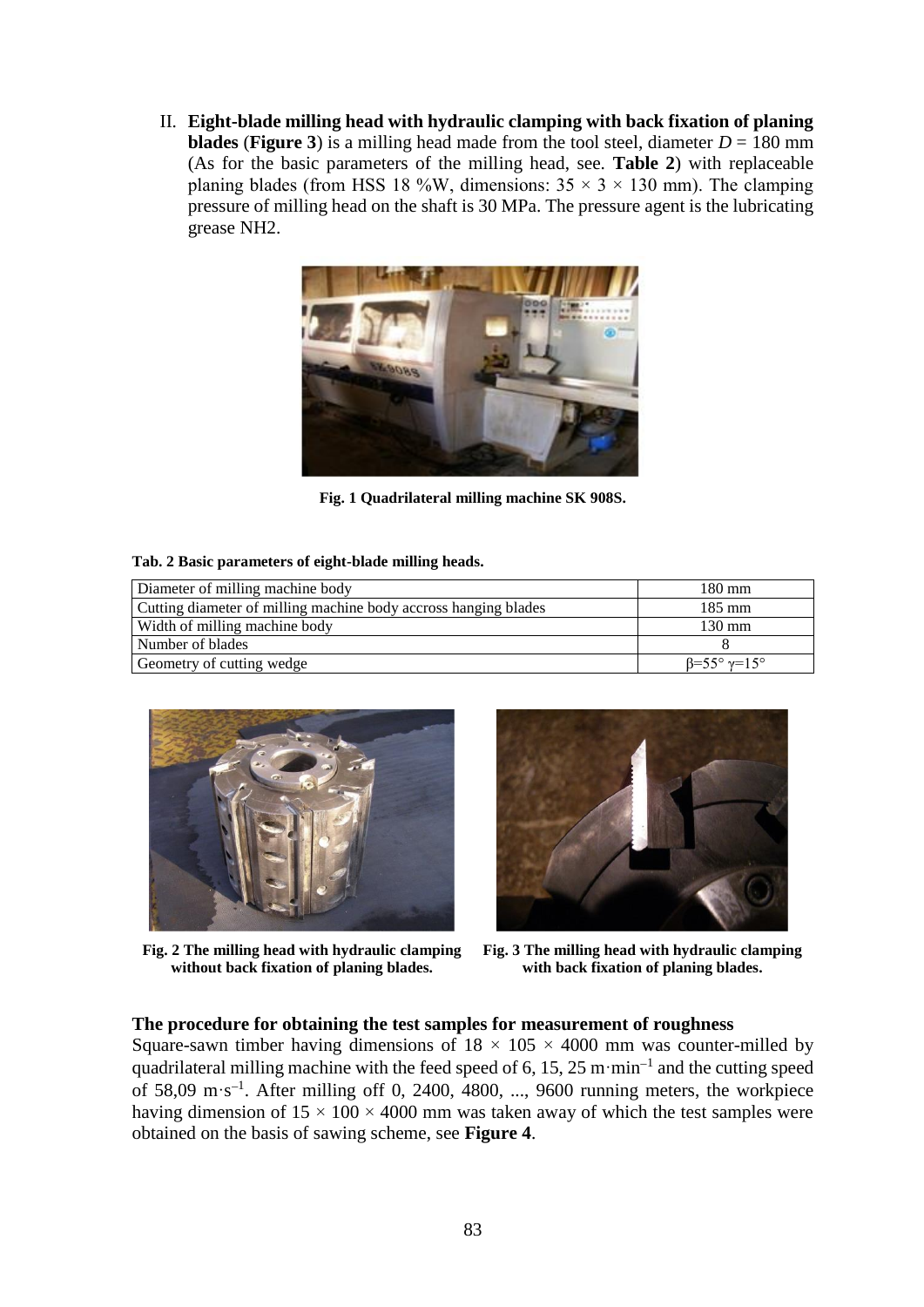## **Characteristics of the measuring equipment**

The roughness of surface in test samples is measured by **Laser profilometer LPM-4** which was assembled by the company KVANT s.r.o., Bratislava (**Figure 5**).

LPM 4 uses laser triangulation profilometry. Imaging of a laser line is recorded under the angle on a digital camera. Subsequently, the profile of the object in cross section is evaluated based on the image recorded. **Figure 6** illustrates the operating principle of Laser profilometer.



**Fig. 4 Selection of samples for the measurement of surface roughness***.*





**Fig. 5 Compact profilometer LPM. Fig. 6 Operating principle of the Laser profilometer LPM 4 (1-camera, 2-laser, 3-test sample, 4- distance between the LPM profilometer and the measured object).**

### **The procedure for measuring the surface roughness of test samples**

The Slovak Standard STN EN ISO 4287 was taken into consideration when measuring roughness. For each sample, the measurement was carried out in five tracks evenly spread across the width of the sample (i.e. 10, 30, 50, 70, 90 mm from the edge of the sample), the length of the track was 80 mm, it was oriented in the direction of feed of the workpiece in the process of milling. The roughness of surface was judged on the basis of the maximum height of the primary profile *Rz*.

# **RESULTS AND DISCUSSION**

The roughness of spruce material when plain milling using the quadrilateral milling machine depending on the method of fixing the planing blades into the milling Hydro head, the running meters milled off (wear of cutting edge) and feed speed is illustrated in **Table 3**.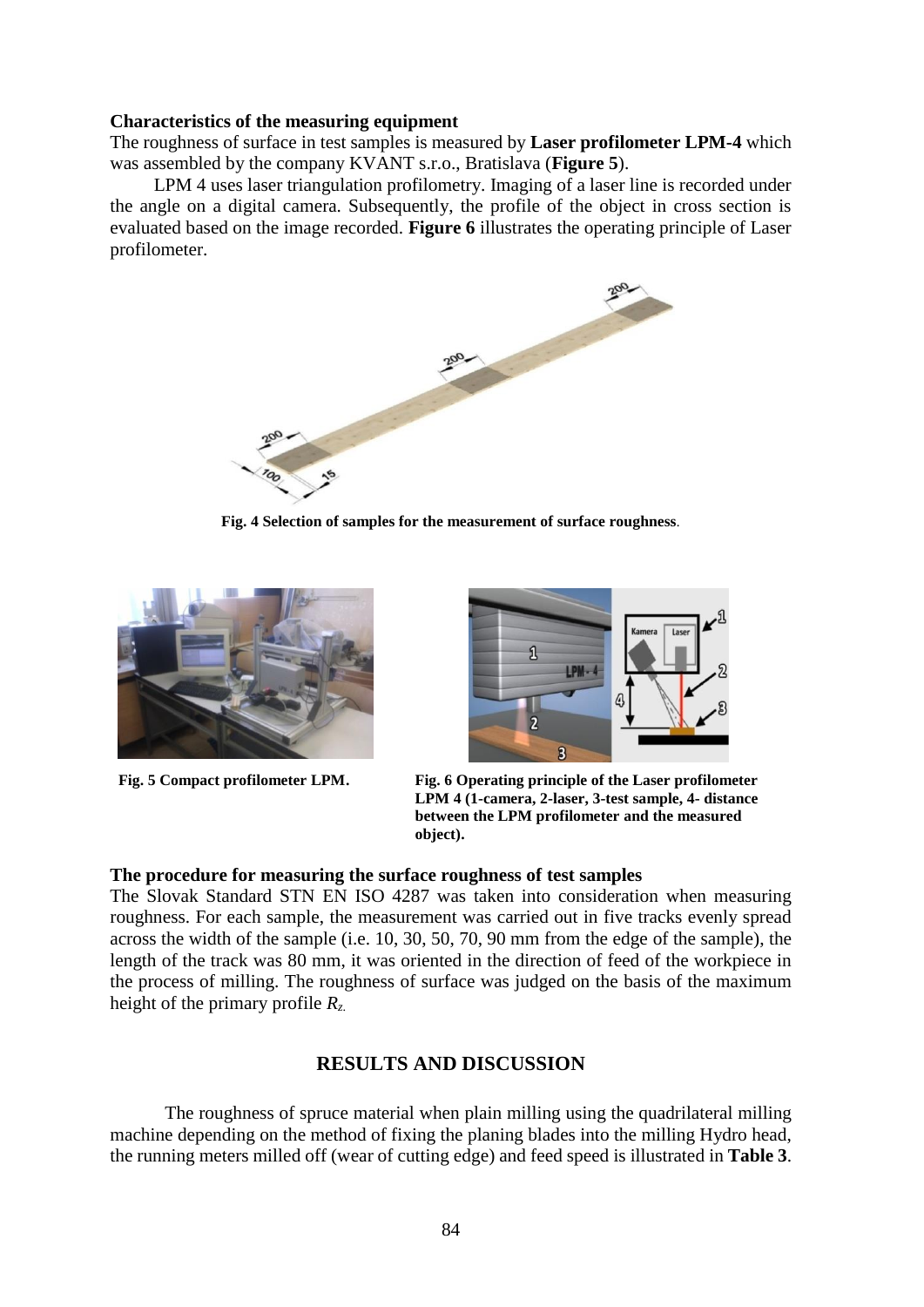| <b>Type of</b><br>clamping | Milled off<br>clearance $L$<br>[run. meters] | The maximum height of profile unnevenness expresed as a roughness<br>value $R_z$ [µm]<br><b>Feed speed v</b> <sub>f</sub> [m·min <sup>-1</sup> ] |                   |                   |  |
|----------------------------|----------------------------------------------|--------------------------------------------------------------------------------------------------------------------------------------------------|-------------------|-------------------|--|
| the milling<br>head        |                                              |                                                                                                                                                  |                   |                   |  |
|                            |                                              | 6                                                                                                                                                | 15                | 25                |  |
| hydraulic<br>clamping      | <b>1200</b>                                  | $58.64 \pm 10.12$                                                                                                                                | $59.96 \pm 9.18$  | $66.54 \pm 8.21$  |  |
|                            | 2400                                         | $32.77 \pm 8.23$                                                                                                                                 | $45.62 \pm 10.41$ | $74.58 \pm 12.15$ |  |
|                            | 4800                                         | $38.22 \pm 4.07$                                                                                                                                 | $51.33 \pm 8.38$  | $77.52 \pm 13.22$ |  |
|                            | 7200                                         | $45.62 \pm 10.30$                                                                                                                                | $52.72 \pm 4.15$  | $83.46 \pm 10.36$ |  |
|                            | 9600                                         | $52.51 \pm 6.18$                                                                                                                                 | $57.88 \pm 4.43$  | $85.09 \pm 4.47$  |  |
| classic<br>clamping        | <b>1200</b>                                  | $75.04 \pm 10.01$                                                                                                                                | $63.15 \pm 3.21$  | $75.51 \pm 10.15$ |  |
|                            | 2400                                         | $43.16 \pm 5.23$                                                                                                                                 | $66.25 \pm 6.28$  | $80.31 \pm 10.31$ |  |
|                            | 4800                                         | $54.64 \pm 9.44$                                                                                                                                 | $71.52 \pm 2.68$  | $87.37 \pm 6.68$  |  |
|                            | 7200                                         | $59.69 \pm 5.18$                                                                                                                                 | $78.36 \pm 5.48$  | $95.69 \pm 10.02$ |  |
|                            | 9600                                         | $67.81 \pm 5.36$                                                                                                                                 | $80.59 \pm 4.18$  | $110.2 \pm 9.18$  |  |

**Tab. 3 Basic statistical values of the characteristic Rz, depending on the processing time and the method of clamping the planing blades in the milling Hydro head.**

Three-Way Analysis of variance (ANOVA) has shown that the type of fixing the planing blades in the milling Hydro head, feed speed and milled off clearance has significantly influenced the surface roughness of spruce sawn timber, see **Table 4.**

Fisher's F test indicates that the statistical significance of the type of fixing the milling head is about 48% greater than that of the feed speed.

| <b>Source of variability</b>                           | Sum of<br>squares | Degree of<br>feedom | <b>Variance</b> | Fisher's<br><b>F-test</b> | p-value<br>(sig. level) |
|--------------------------------------------------------|-------------------|---------------------|-----------------|---------------------------|-------------------------|
| <b>Total mean</b>                                      | 7596415           |                     | 7596415         | 641.89                    | 0                       |
| <b>Milling Hydro head</b>                              | 236544            |                     | 236544          | 19.99                     | $\mathbf 0$             |
| <b>Feed speed</b>                                      | 225635            | $\mathbf{2}$        | 112818          | 9.53                      | $\mathbf 0$             |
| <b>Milled of clearance</b>                             | 214523            | 3                   | 1109325         | 8.52                      | $\mathbf 0$             |
| Milling Hydro head * Feed speed                        | 21043             | 2                   | 10522           | 0,89                      | 0.413                   |
| Milling Hydro head*Milled off clearance                | 68405             | 4                   | 17101           | 1.45                      | 0.222                   |
| Feed speed*Milled off clearance                        | 135050            | 8                   | 16881           | 1.43                      | 0,19                    |
| Milling Hydro head*Feed speed*Milling<br>off clearance | 73589             | 8                   | 9199            | 0.78                      | 0.623                   |
| <b>Random factors</b>                                  | 1775171           | 150                 | 11834           |                           |                         |

**Tab. 4 Basic table 3 – Multivariate Analysis of Variance (MANOVA).**

**Figure 7** indicates dependence of the surface roughness on the feed speed for different types of fixing the planing blades in the milling Hydro head when milling with the quadrilateral milling machine.

Despite the identical parameters of milling machines (diameter, number of blades, material of blade, angle geometry of blade, blunting), the surface roughness  $R_z$  is always lower when using the milling head with hydraulic clamping with back fixation of planing blades compared with the milling head with hydraulic clamping without back fixation of planing blades. The average value of surface roughness, when using the milling head with hydraulic clamping with back fixation of planing blades, is  $R_z = 45.552 \mu m$ . The average value of surface roughness, when using the milling head with hydraulic clamping without back fixation of planing blades, is  $R_z = 60.068 \text{ µm}$ , which represents a difference of 31 %.

When increasing the feed speed, the surface roughness increases linearly for both methods of fixation of planing blades in the milling head with hydraulic clamping. The following authors came to the same conclusion in their works: (PIVOLUSKOVÁ 2008, GÁBORÍK and ŽITNÝ 2010). They also confirmed that the feed speed influences the quality of surface of the machined material. When changing the feed speed from 6 m·min<sup>-1</sup> to 15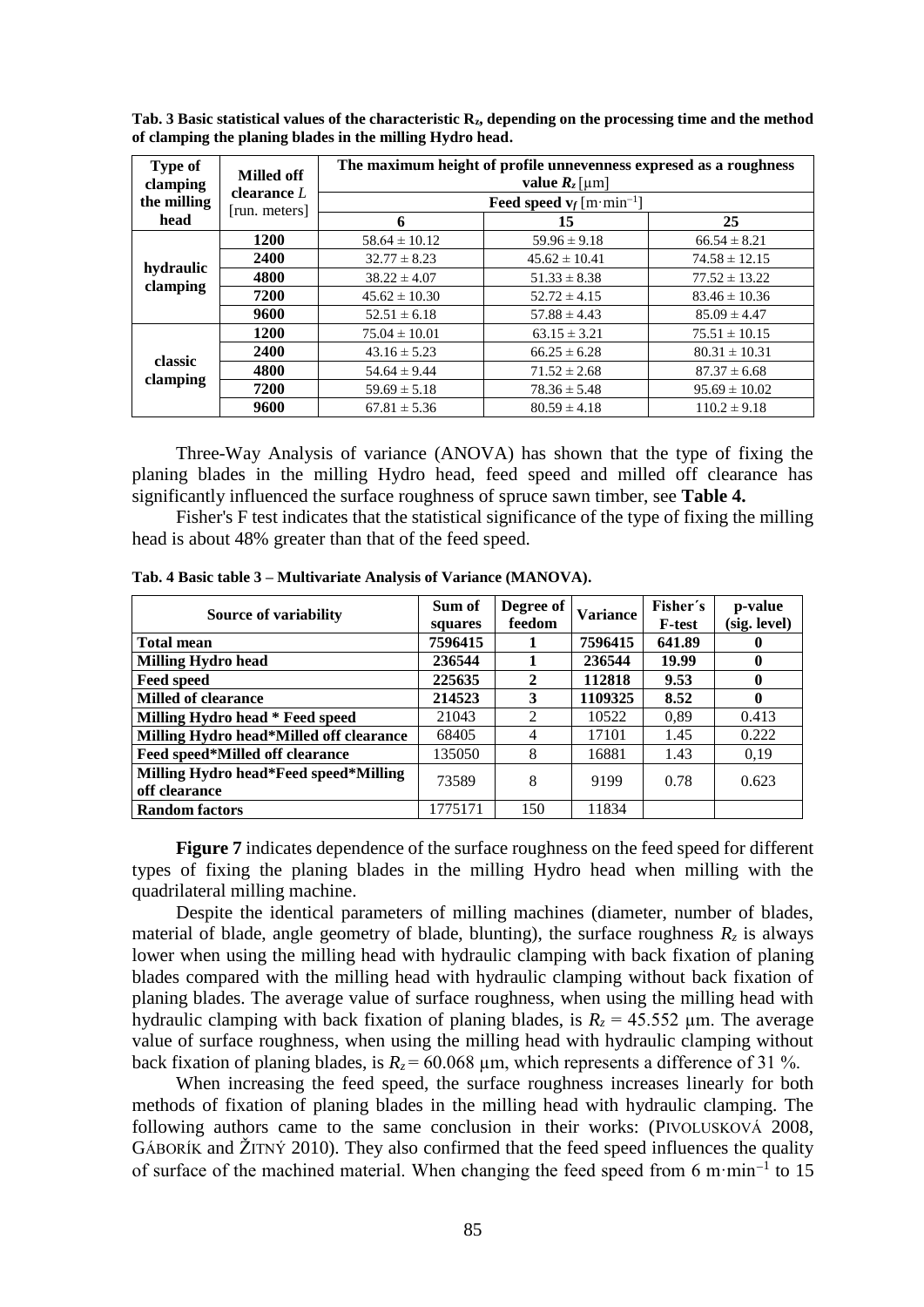m·min<sup>-1</sup>, the  $R_z$  increases by 19 % and from 15 m·min<sup>-1</sup> to 25 m·min<sup>-1</sup>, the  $R_z$  value increases by 24 % in the case of using the milling head with hydraulic clamping without back fixation of planing blades.



**Fig. 7 The dependence of surface roughness R<sup>z</sup> [µm ] on the feed speed of wood material when milling v<sup>f</sup> [ m·min-1 ].**

When changing the feed speed from 6 m.min<sup>-1</sup> to 15 m·min<sup>-1</sup>, the  $R_z$  value increases by 17 % and from 15 m·min<sup>-1</sup> to 25 m·min<sup>-1</sup>, the  $R_z$  value increases by 41 % in the case of using the milling head with hydraulic clamping with back fixation of planing blades. The following equation describes the increase in the maximum height of the profile unevenness expressed by the surface roughness value  $R_z$  depending on the feed speed:

- Planing blades with back fixation  $R_7 = 7.673$ .  $v_f + 97.528$  ( $R^2 = 0.996$ )
- Planing blades with back fixation  $R_z = 3.278$ .  $v_f + 205.08$  ( $R^2 = 0.891$ )

The reason for the increase in the surface roughness when increasing the feet speed lies in changing the trajectory of relative movement of the cutting wedge and, the spacing of protrusion on the surface and their height will increase.

Research in this area is realized almost exclusively under the direction of manufacturers of machines and tools, and mainly in the field of CNC machines. As the results show, the change of tolerance for cutting diameter circle of the tool has a positive impact on the product quality not only in the CNC machines, but also in the quadripartite milling machines.

### **CONCLUSION**

The comparison of influence of method of fixing the planing blades into the milling head with hydraulic clamping and feed speed on the quality of created surface when milling by quadripartite milling machine reveals the higher quality when using the milling machine with hydraulic clamping and back fixation of planing blades compared to the milling Hydro head without back fixation of planing blades.

In the case of the milling head with hydraulic clamping and back fixation of planing blades, the surface roughness  $R_z$ , expressed as the maximum height of primary profile, is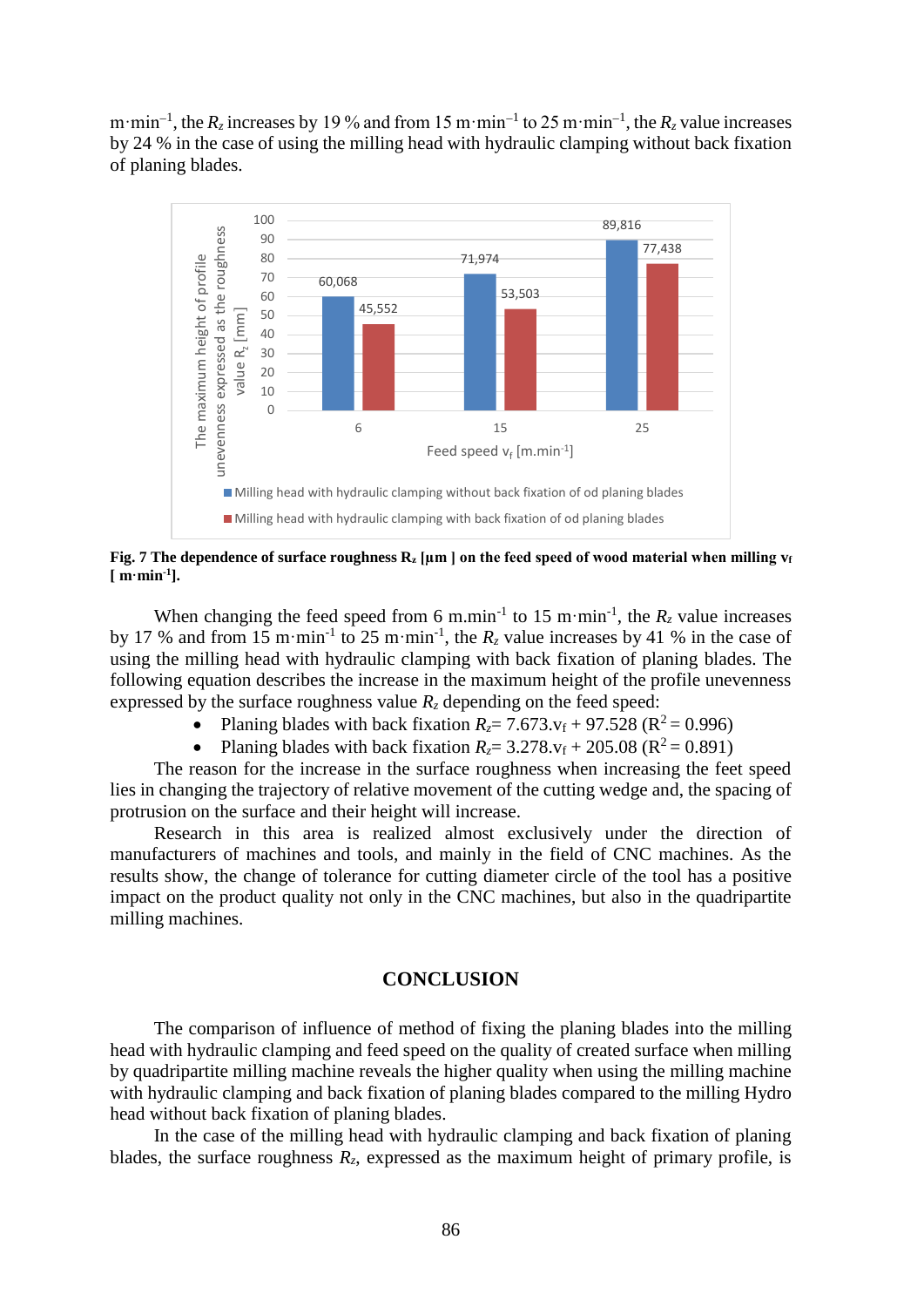45.552 µm, which is lower by 31% when compared with the milling head with hydraulic clamping without back fixation of planing blades  $(R_z = 60.068 \text{ }\mu\text{m})$ .

Further, it has been shown that the feed speed of material significantly influences the surface roughness of the machined material, independently of the milling head design with hydraulic clamping.

### **REFERENCES**

BARCÍK, Š., KMINIAK, R. 2008. The influence of cutting speed and feed speed on surface quality at plane milling of poplar wood. Wood research, 54(1).

SANDAK, J., NEGRI, M. 2005. Woodsurface roughness – what is it? In Proceeding of COST E35, Workshop. 2005. 1:242-250.

DZURENDA, L. 2008. Vplyv techniky na kvalitu deleného a obrábaného dreva. [Title in English Impact of technology on the quality of split and machined wood]. Zvolen : Technická univerzita vo Zvolene. 71-80, ISBN 978-80-228-1923-7.

DUBOVSKÁ, R. 2000. Niektoré poznatky o kvantifikácií drsnosti pri obrábaní dreva [Title in English: Some knowledge of the quantification of surface roughness when machining wood]. In Procesy trieskového a beztrieskového obrábania dreva 2000. [Title in English: The processes of chip and chipless wood machining]. ISBN 80-228-0952-7 s. 43-47, ISBN 80-228-0952-7.

GOGLIA, V. 1994. Strojevi i alati za obradu dreva I. Zagreb : GRAFA, 1994, 235 s.

SCHAJER, G.S., S.A.WANG 2002. Effect of workpiece interaction on cirkular saw cutting stability II. Holz als Roh und Werkstoff, 2002, 60: 48−54.

KETURAKIS GINTARAS – JUODEIKIENÉ INGA. 2007. INVESTIGATION OF MILLED WOOD

SURFACE ROUGHNESS. IN: MATERIALS SCIENCE (MEDŽIAGOTYRA). VOLUME 13, NO. 1, 2007, PP. 4751, ISSN 1392-1320. [CIT. 20-1-2007].

KMINIAK, R. – GAFF, M. Roughness of surface created by transversal sawing of spruce,

beech, andoak wood. In BioResources . 2015, vol. 10, no. 2, p. 2873-2887. ISSN 1930-2126.

LISIČAN, J. a kol. 1996. Teória a technika spracovania dreva. [Title in English: Theory and Technology of Wood processing]. Matcentrum, Zvolen, 1996: 102–104, ISBN 80-967315-6-4.

LISIČAN, J., MÝTNY, F. 1987. Drevárske stroje a zariadenia časť 2. [Title in English: Wood machinery and equipment, Section 2]. Zvolen : Vysoká škola lesnícka a drevárska Zvolen: 95–96.

LIPTÁK, L. a kol. 1979. Technológia výroby obrábanie. [Title in English: Production technology machining]. Bratislava : Alfa. 444 s.

OČKAJOVÁ, A., BELJAKOVÁ, A., SIKLIENKA, M. 2010. Morphology of dust particles from the sanding process of chosen tree species. Wood research,  $2010$ ,  $55(2)$ : 1336–4561.

OBERG, E.,JONES, D. FRANKLIN - HORTON, L. HOLBROOK – RYFFEL, H. HENRY. 2004. Machynery´s handbook 27<sup>th</sup> Edition. Industrial Press, Inc., New York, 2004, pp. 724–729.

PROKEŠ, S. 1987. Jakost obrobeného povrchu. [Title in English: Quality of finished surface finished]. In Dřevárska technická příručka. Deviaty oddiel, 1987: 470 s.

ROUSEK M. 2004. Specifické problémy vysokorychlostního obrábění dřeva. [Title in English: Specific issues of high-speed woodworking]. Brno : MZLU. 67 s. ISBN 80-7157-859-8. [Monografie].

ROUSEK, M., PERNICA, J., HOLOPÍREK J., KOPECKÝ Z., NOVÁK V., KLEPÁRNÍK J. 2005. Výskum a vývoj progresivných stroju a zařízení k obrábění dřeva. [Title in English: Research and development of progressive machinery and equipment for woodworking]. Dilčí zpráva za rok 2005.

SVOREŇ, J. 2006. Drevárske stroje. [Title in English: Wood machinery]. Zvolen : TU vo Zvolene. 37-38, ISBN 80-228-1565-9.

SANDAK, J., NEGRI, M. 2005. Woodsurface roughness – what is it? In Proceeding of COST E35, Workshop. 2005. 1:242-250.

SIKLIENKA, M., ŠUSTEK, J. 2001. Problems of quantification of roughness at woodworking of natural woods. Obrobka drewna, 2001, N.1. ISBN 86-907754-5-X.